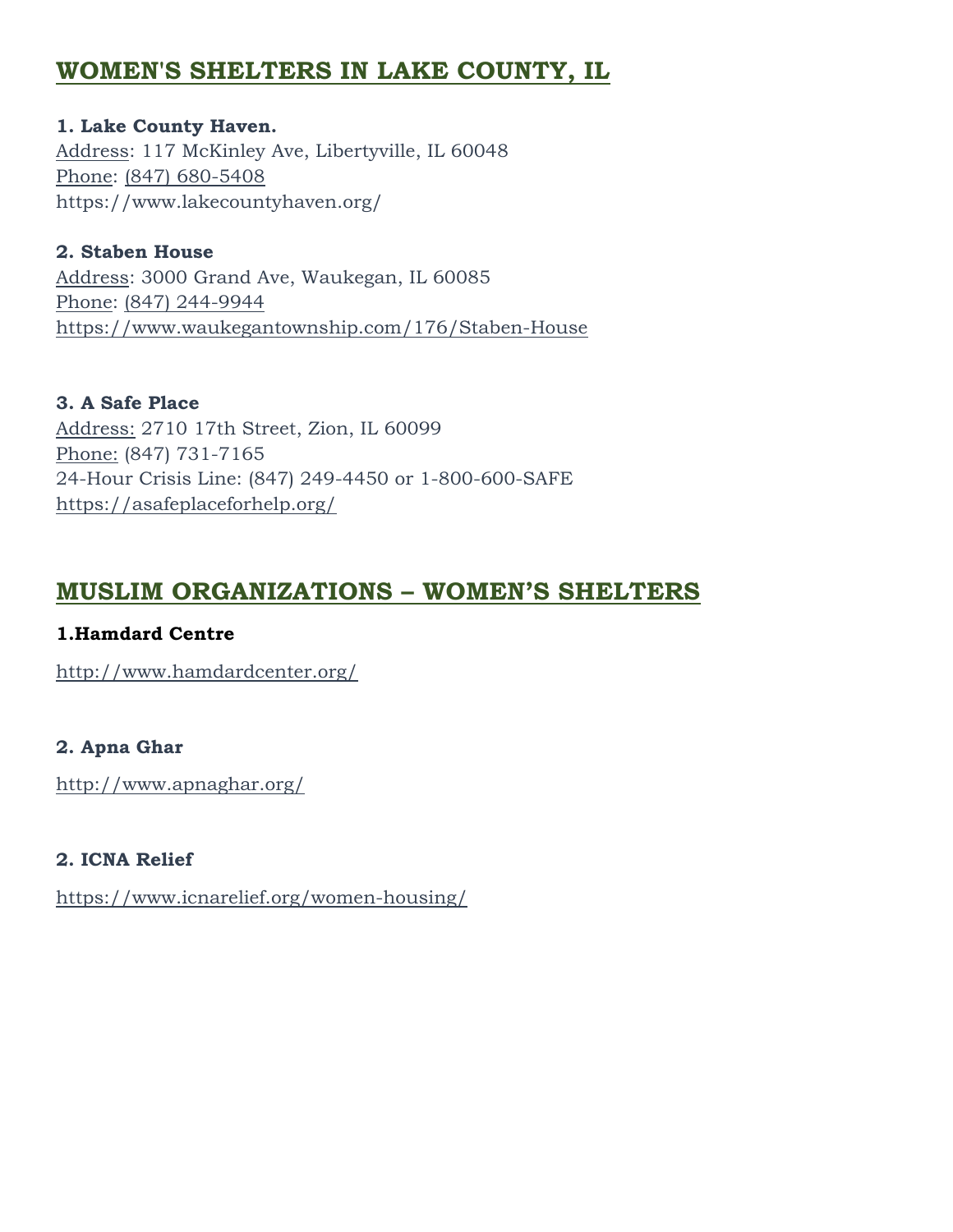# **AID FOR WOMEN IN LAKE COUNTY**

#### **1. Aid For Women of Northern Lake County**

[Address:](https://www.google.com/search?rlz=1C1EJFA_enUS775US776&site=async/lcl_akp&q=aid+for+women+of+northern+lake+county+address&stick=H4sIAAAAAAAAAOPgE-LRT9c3zEg2zMpJLjPWks1OttLPyU9OLMnMz4MzrBJTUopSi4sBsOVpzy8AAAA&ludocid=16101477309340259473&sa=X&ved=2ahUKEwiFqbmE55bfAhXD5YMKHQ8ZDcYQ6BMwA3oECAEQIg) 4606 Old Grand Ave, Gurnee, IL 60031 [Phone:](https://www.google.com/search?rlz=1C1EJFA_enUS775US776&site=async/lcl_akp&q=aid+for+women+of+northern+lake+county+phone&ludocid=16101477309340259473&sa=X&ved=2ahUKEwiFqbmE55bfAhXD5YMKHQ8ZDcYQ6BMwBnoECAEQPg) [\(847\) 249-2700](https://www.google.com/search?q=WOmens%20Shelters%20in%20Lake%20COunty%2C%20IL&rlz=1C1EJFA_enUS775US776&oq=WOmens+Shelters+in+Lake+COunty%2C+IL&aqs=chrome..69i57j0l2.10373j0j8&sourceid=chrome&ie=UTF-8&npsic=0&rflfq=1&rlha=0&rllag=42326079,-87914019,6014&tbm=lcl&rldimm=6682863806980451064&ved=2ahUKEwiPwIa15ZbfAhVS1IMKHXaqDnYQvS4wAHoECAAQLA&rldoc=1&tbs=lrf:!2m4!1e17!4m2!17m1!1e2!2m1!1e2!2m1!1e3!2m1!1e16!3sIAE,lf:1,lf_ui:2)

#### **2. Open Arms Mission**

[Address:](https://www.google.com/search?rlz=1C1EJFA_enUS775US776&site=async/lcl_akp&q=open+arms+mission+address&stick=H4sIAAAAAAAAAOPgE-LWT9c3rEhOKjRLM9KSzU620s_JT04syczPgzOsElNSilKLiwGs0siqLgAAAA&ludocid=10194260730022846664&sa=X&ved=2ahUKEwiW-c2b55bfAhWp8YMKHSgRBCMQ6BMwA3oECAEQIg) 1548 Main St, Antioch, IL 60002 [Phone:](https://www.google.com/search?rlz=1C1EJFA_enUS775US776&site=async/lcl_akp&q=open+arms+mission+phone&ludocid=10194260730022846664&sa=X&ved=2ahUKEwiW-c2b55bfAhWp8YMKHSgRBCMQ6BMwBnoECAEQPg) [\(847\) 395-0309](https://www.google.com/search?q=WOmens%20Shelters%20in%20Lake%20COunty%2C%20IL&rlz=1C1EJFA_enUS775US776&oq=WOmens+Shelters+in+Lake+COunty%2C+IL&aqs=chrome..69i57j0l2.10373j0j8&sourceid=chrome&ie=UTF-8&npsic=0&rflfq=1&rlha=0&rllag=42326079,-87914019,6014&tbm=lcl&rldimm=6682863806980451064&ved=2ahUKEwiPwIa15ZbfAhVS1IMKHXaqDnYQvS4wAHoECAAQLA&rldoc=1&tbs=lrf:!2m4!1e17!4m2!17m1!1e2!2m1!1e2!2m1!1e3!2m1!1e16!3sIAE,lf:1,lf_ui:2)

### **3. Mary's Mission**

[Address:](https://www.google.com/search?rlz=1C1EJFA_enUS775US776&site=async/lcl_akp&q=mary%27s+mission+address&stick=H4sIAAAAAAAAAOPgE-LWT9c3LCkrSaosKdSSzU620s_JT04syczPgzOsElNSilKLiwEu6E64LgAAAA&ludocid=12857349337710105594&sa=X&ved=2ahUKEwi86L3M55bfAhWWw4MKHUqLDaMQ6BMwA3oECAEQIQ) 642 S M.L.K. Jr Ave, Waukegan, IL 60085 [Phone:](https://www.google.com/search?rlz=1C1EJFA_enUS775US776&site=async/lcl_akp&q=mary%27s+mission+phone&ludocid=12857349337710105594&sa=X&ved=2ahUKEwi86L3M55bfAhWWw4MKHUqLDaMQ6BMwBXoECAEQNQ) [\(847\) 623-2136](https://www.google.com/search?q=WOmens%20Shelters%20in%20Lake%20COunty%2C%20IL&rlz=1C1EJFA_enUS775US776&oq=WOmens+Shelters+in+Lake+COunty%2C+IL&aqs=chrome..69i57j0l2.10373j0j8&sourceid=chrome&ie=UTF-8&npsic=0&rflfq=1&rlha=0&rllag=42326079,-87914019,6014&tbm=lcl&rldimm=6682863806980451064&ved=2ahUKEwiPwIa15ZbfAhVS1IMKHXaqDnYQvS4wAHoECAAQLA&rldoc=1&tbs=lrf:!2m4!1e17!4m2!17m1!1e2!2m1!1e2!2m1!1e3!2m1!1e16!3sIAE,lf:1,lf_ui:2)

# **COUNSELING SERVICES IN LAKE COUNTY, IL**

**1. Dr. Amy Savage** Office: Antioch, IL Ph.D. with specialization in Trauma. **[Phone:](https://www.google.com/search?rlz=1C1EJFA_enUS775US776&q=amy+l.+savage,+psyd+phone&ludocid=4432703618924828982&sa=X&ved=2ahUKEwjWzK6S75bfAhWG24MKHX0aBLkQ6BMwEnoECAkQAg)** [\(773\) 427-0259](https://www.google.com/search?q=dr+amy+savage&rlz=1C1EJFA_enUS775US776&oq=Dr+Amy+Savage&aqs=chrome.0.0l3j69i64.2129j0j8&sourceid=chrome&ie=UTF-8)

#### **2. Dr. Mudita Rastogi.**

Ph.D. with specialization in Marital Counselling. Professor at Illinois School of Professional Psychology Familiar with Indo Pakistani culture and Islam. [https://www.argosy.edu/clinical-psychology/locations/chicago](https://www.argosy.edu/clinical-psychology/locations/chicago-schaumburg/faculty/mudita-rastogi)[schaumburg/faculty/mudita-rastogi](https://www.argosy.edu/clinical-psychology/locations/chicago-schaumburg/faculty/mudita-rastogi)

415 E Golf Rd Ste 115 Arlington Heights, IL 60005 Contact Information [\(847\) 258-7273](tel:8472587273)

#### **3. Dr. Shazia Tayyab**

Member of the IFN Community for many years

Psychiatry & neurology - child & adolescent psychiatry [31480 N US Highway 45, Libertyville, IL 60048](https://www.bing.com/maps?&ty=18&q=Dr.%20Shazia%20Tayyab&satid=id.sid%3ae8fd1247-652f-4f1e-b47e-1fd5f440889b&ppois=42.320240020752_-88.0046615600586_Dr.%20Shazia%20Tayyab_~&cp=42.32024~-88.004662&v=2&sV=1) (847) 680 - 2715